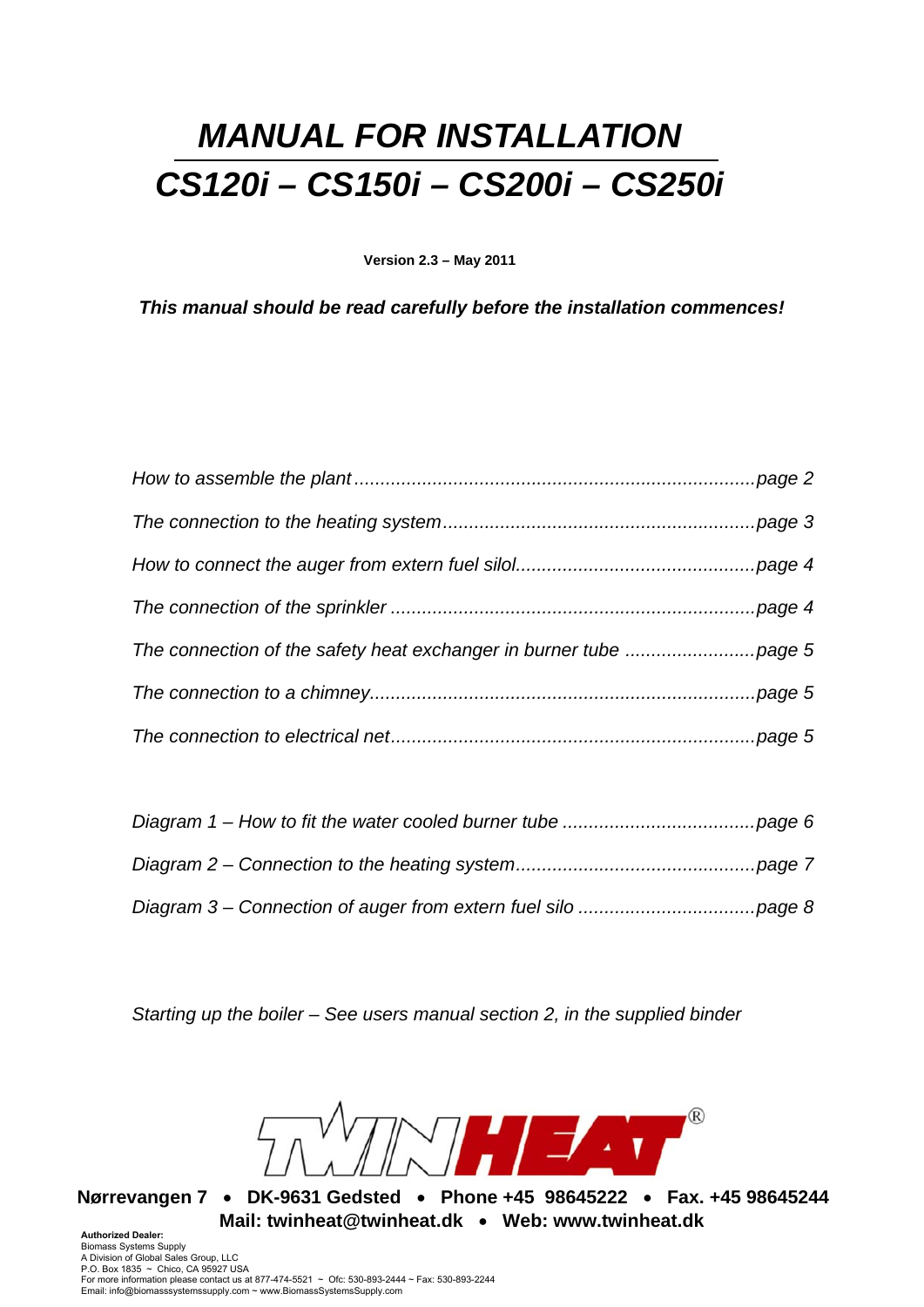

The installation of this plant must be made in accordance with the local rules and regulations on the place of installation

Before the plant is placed on its final place it should be inspected carefully for transport damages. Possible damages should be reported to the forwarder.

### *How to assemble the plant*

The plant is delivered in 3 units and consists of a boiler, a stoker and a burner tube, which must be assembled before installation. (In some cases boiler and burner tube are pre assembled from the factory)

- 1. The burner tube is to be pushed into the pre made hole in the rear of the boiler and fixed to the boiler by 2 bolts M12x60. Wait tightening the bolts until the stoker is mounted.
- 2. The stoker is fixated to the burner tube by means of M12 bolts. The gasket plus bolts for the fixation are included.
- 3. Before you fixate the stoker and burner tube to the boiler (with 2 bolts) you must adjust the height of the stoker by means of 2 adjustment screws on the leg, that it is placed horizontal and in a 90 $^{\circ}$  angle to the boiler. It is absolutely important, that the water cooled burner tube is horizontals as you otherwise might experience air pockets in the system.
- 4. The water cooling of the burner tube can now be installed as shown on **diagram 1** All parts included fittings and circulation pump are in the accessories box included. (*Please note, that the circulation pump is for circulation between boiler and burner tube only)*
- 5. The combustion fan(s) is fitted on the square stud of the burner tube, no gasket needed.
- 6. The hose for pressure equalising in the stoker is fitted on the stud on the burner tube
- 7. The plug for power to the boiler is pushed in and secured by a screw. The cable is placed in the tray underneath the plug.
- 8. The plugs for circulation pump and water pressure switch are pushed in.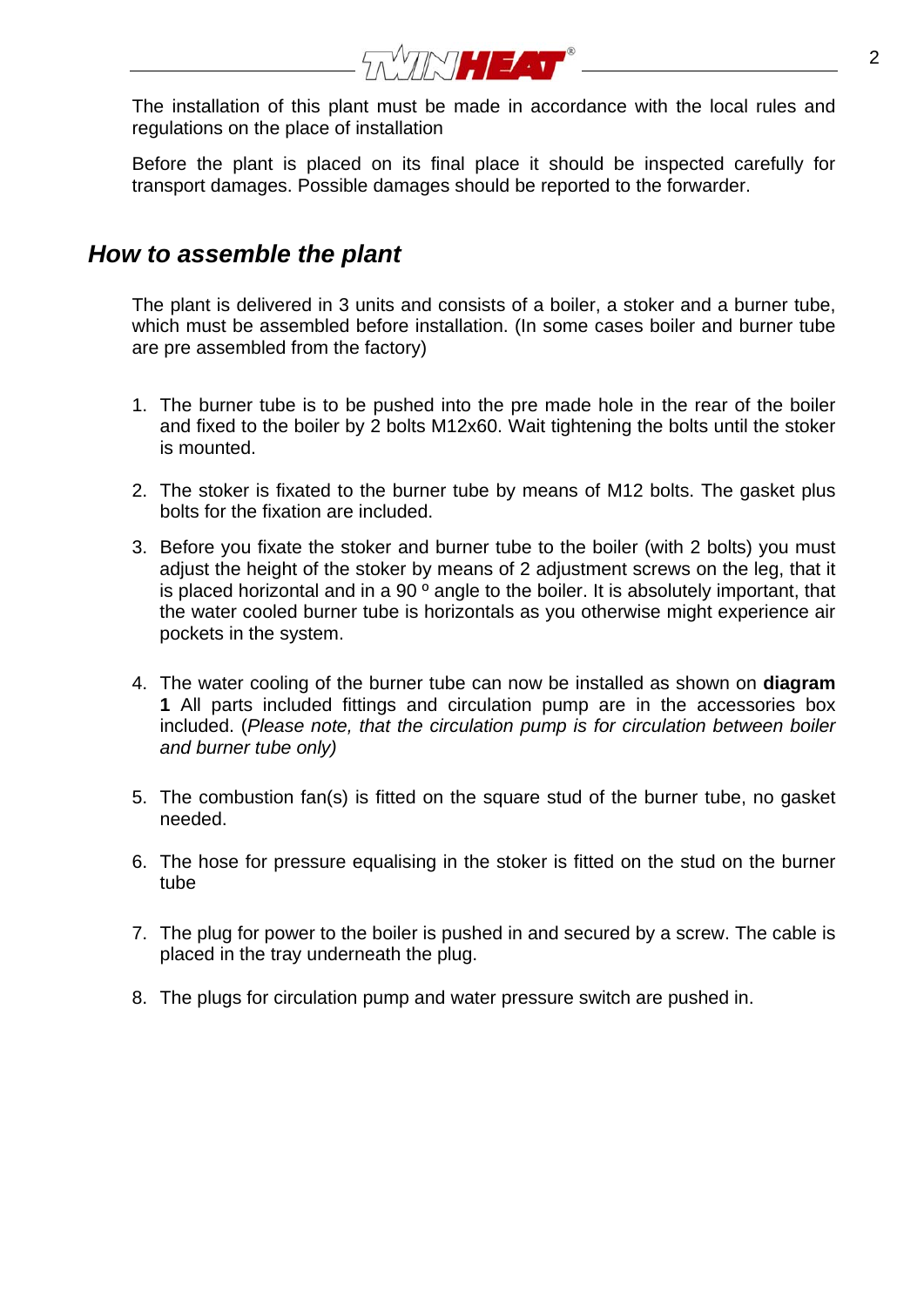

The sketch indicates the recommended minimum distances in the boiler room. The room must be equipped with a  $\frac{3}{4}$  inch high pressure water tap and a ventilation grille



Measures i cm

|               | Α  | в  | C   | D  |
|---------------|----|----|-----|----|
| <b>CS120i</b> | 50 | 20 | 176 | 80 |
| <b>CS150i</b> | 50 | 20 | 180 | 80 |
| <b>CS250i</b> | 50 | 20 | 220 | 80 |

\*If the entrance door to the boiler room is situated in front of the boiler door, the required distance can be reduced.

### *The connection to the heating system*

#### **See diagram 2**

The boiler must be connected as shown in diagram 2 or as demanded by local statutes.

*Further information is in the users manual, section. 5* 

If the heat consumption can exceed the nom. output of the boiler, the installation must be build with a valve which secures that the boiler temperature never goes below 60°C

| [kW] | Min. amount of water<br>[m¾h] | Size of ventilation grille in<br>boiler room<br>$\mathsf{[cm^2]}$ |
|------|-------------------------------|-------------------------------------------------------------------|
| 120  |                               | 3800                                                              |
| 170  | 10                            | 5400                                                              |
| 199  | 16                            | 8700                                                              |
| 270  | 16                            | 8700                                                              |
|      | Nom. output                   |                                                                   |

Table

The minimum amount of water passing trough the boiler is calculated from a flow temperature of 80C° and a return temperature of 65C° (see table)

The required ventilation grille is to ensure sufficient combustion air to the boiler (see table)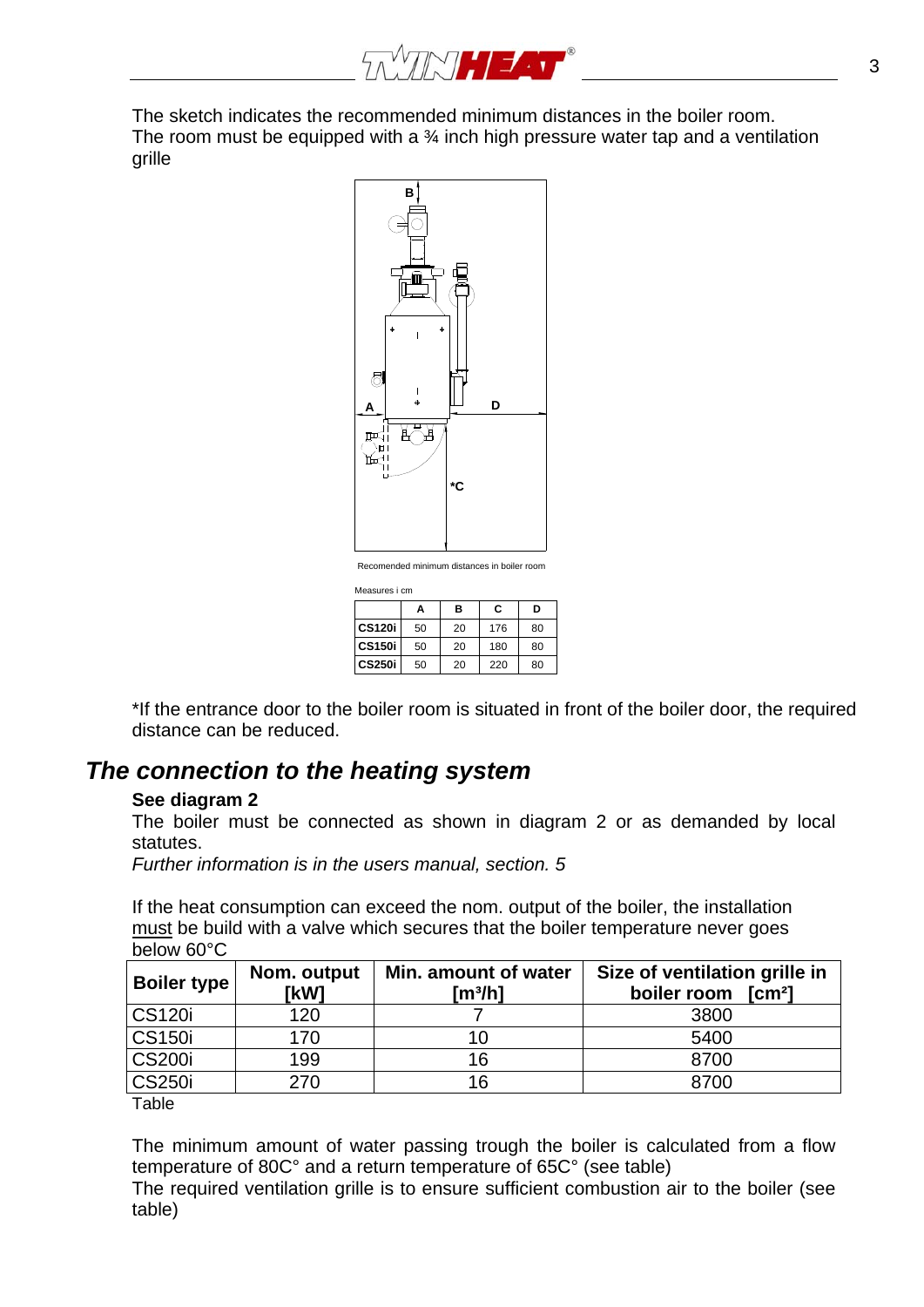

Water returning to the boiler must always be **min. 60°C**

If the above is not adhered to you will risk increased tear of the steel in the boiler, resulting in a shorter life expectation for the boiler.

#### *How to connect auger from extern fuel silo*

#### **See diagram no 3**

The auger must give a certain amount, compared to the boiler type. See table below. If you try to enter an amount which lies outside the area listed in the table, the control unit will write "Error in weight". It is described in section 2 in the Users guide how to weigh the fuel amount and key it into the control unit.

Permissible fuel amount for auger

| <b>Boiler type</b> | Auger Kg/min |
|--------------------|--------------|
| <b>CS120i</b>      | $4,4 - 59$   |
| CS <sub>150</sub>  | $6.7 - 60$   |
| <b>CS200i</b>      | $10,5 - 60$  |
| CS250i             | $10.5 - 60$  |

The connection must be made with a flexible hose. The auger must not support on the stoker unit and vibrations from the auger must not be transmitted to the stoker unit.

In case the plant is connected to a silo placed at the loft above you should also use a flexible hose, which must be emptied after each filling. The hole through the ceiling must be made fire-proof.

The auger motor must be connected to the boiler control unit in one of the following two ways:

- 1. The auger motor is supplied directly from the boiler control unit by 3x400V AC+N+PE. The motor is to be connected to the terminal block in the control unit. Remember to adjust the amps at the motor protection relay according to the data plate on the auger motor.
- 2. The auger motor is supplied from an externally placed contact. The contact must be supplied with a start – stop signal from the boiler control unit.

#### **See the electrical diagram in the supplied binder.**

### *The connection of the sprinkler*

The sprinkler system for the boiler must be under constant water pressure from a  $\frac{1}{2}$ inch tap with a safety faucet and be connected to the dirt collector under the pressure tank.

Please make sure, that pipes / hoses are free of dirt or metal shavings.

You must test the system, when it has come under pressure.

The easiest way to test the sprinkler system is to unscrew the hose from the thermostatic valve to the auger channel. Then press the red cap under the valve to activate it

After testing the sprinkler system it is important to check that the valve is closing properly! (Dirt ore the like, in the valve seat, can prevent this)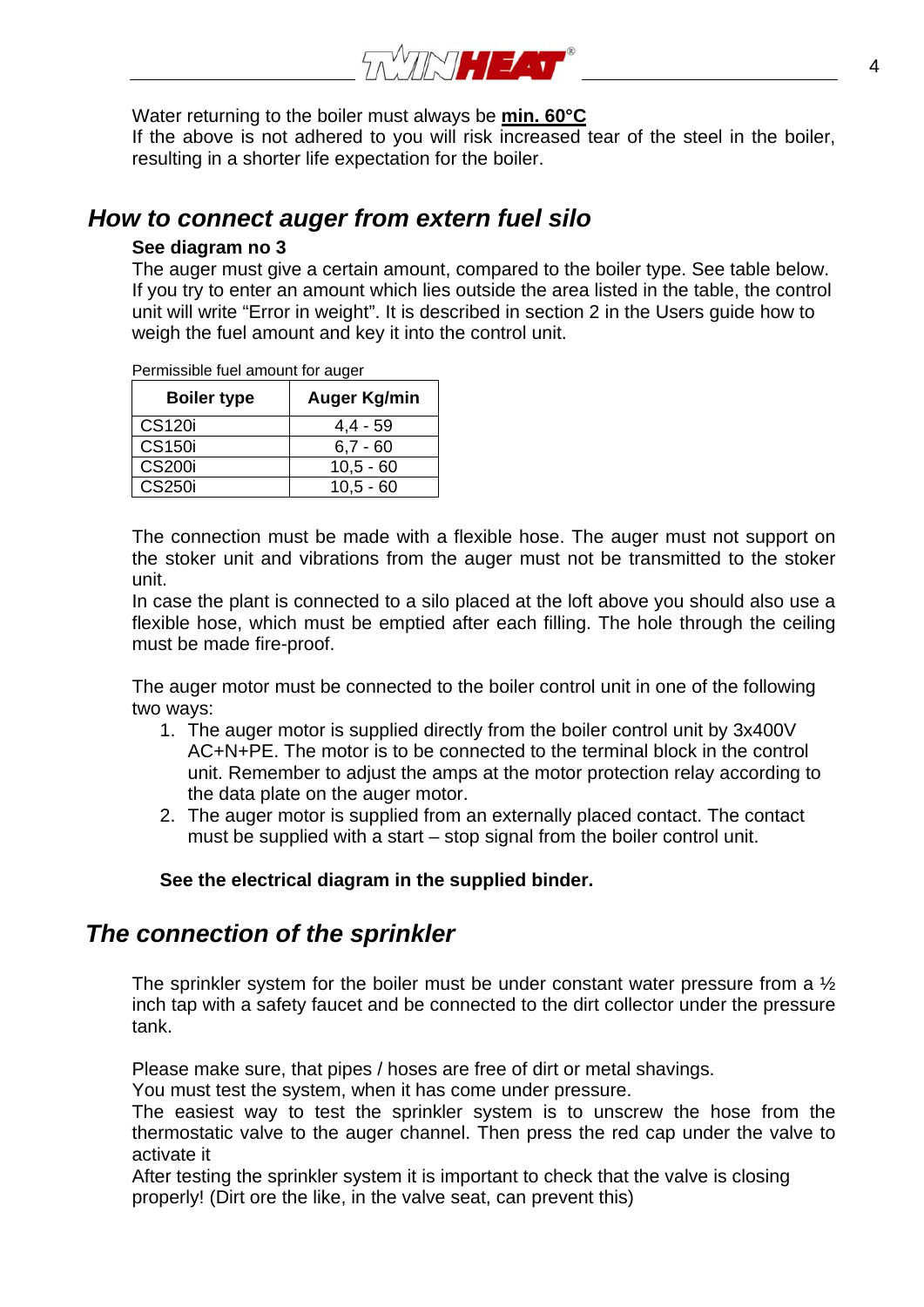

### *The connection of the safety heat exchanger in burner tube*

The burner tube has a build-in safety heat exchanger which cools the burner tube in case of pump failure or the like. The system will be activated if the water temperature, in the burner exceeds 95°C.

The valve on top of the burner tube (next to the safety valve) must be connected to constant water pressure from a G<sup>3</sup>/4" pipe. The water pressure must be minimum 2 bar and the temperature maximum 15°C. There must be no shutoff valves on the pipe supplying the valve.

Please make sure, that pipes / hoses are free of dirt or metal shavings.

The return drain from the safety heat exchanger G¾" must be connected to a drain. The return drain is placed at the bottom of the burner tube. The pipe used to connect to the drain must have a sufficient size to avoid the emergence of backpressure.

#### *The connection to a chimney*

*Further information is in the users manual, section. 5* 

In order to get a good heating economy and to avoid smoke problems you must connect the boiler to a suitable chimney. The boiler should be placed as close to the chimney as possible.

An easy accessible cleaning door should be placed between boiler and chimney.

Cleaning doors and the like must be absolutely tight to avoid false draft and smoke problems in the boiler room.

**The flue pipe must be insulated with a 50mm fire resistant mat, to avoid that the flue gasses are condensing in it** 

#### *The connection to electrical net*

The power supply for the boiler 3x400V AC +N +PE is to be connected in the control unit.

**See the electrical diagram in the supplied binder.**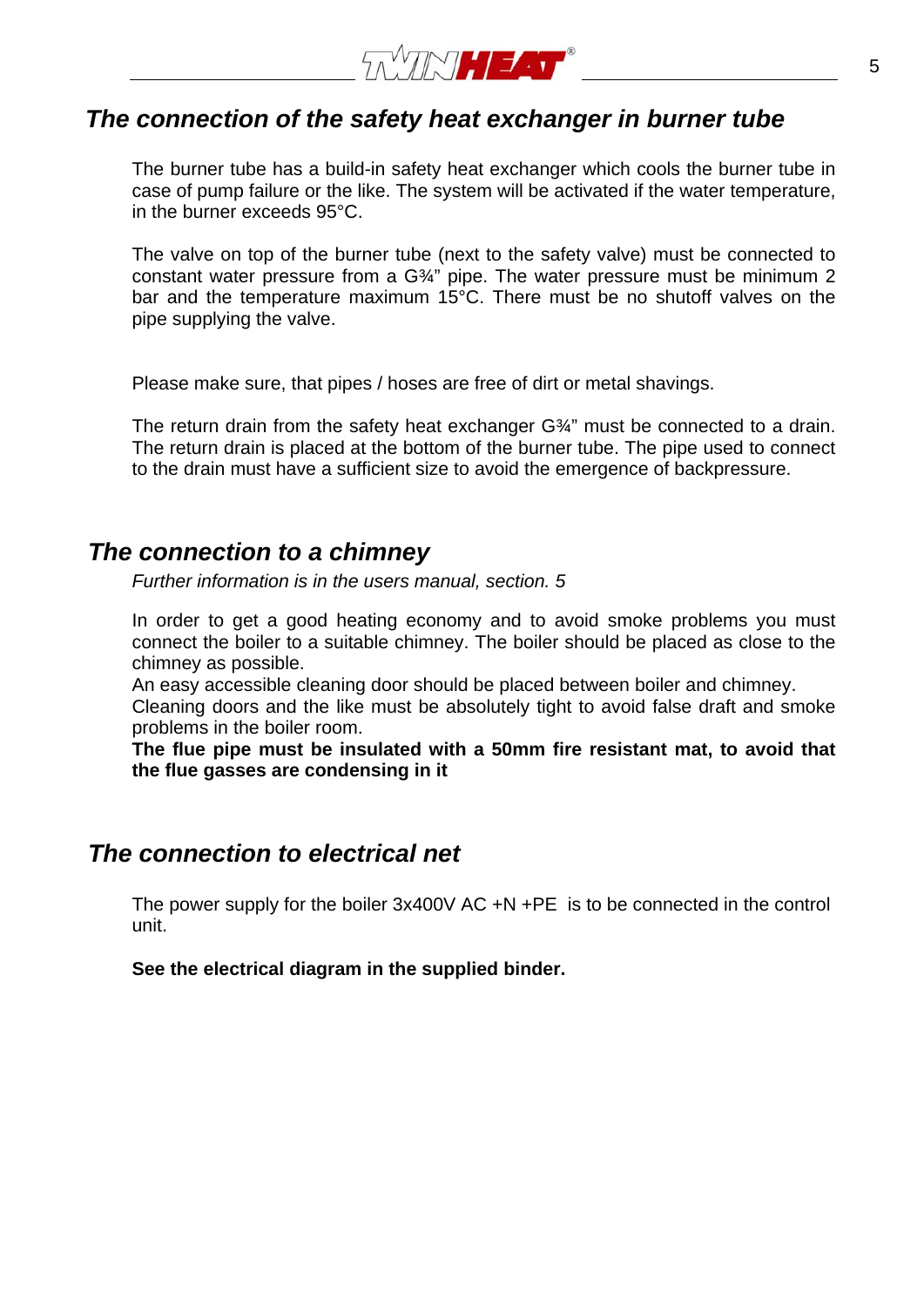

# *Diagram 1 – How to fit the water cooled burner tube*



#### **Included fittings**

- 2 pcs. 1" hose
- 1 pcs. 1" safety valve
- 1 pcs. ½" water pressure switch
- 1 pcs. circulation pump
- 2 pcs. 1" union joint for pump
- 2 pcs. 1" Shutoff valve
- 1 pcs. ½" shutoff valve (drain)
- 7 pcs. 1" Hexagon nipple
- 1 pcs. 1" tee
- 2 pcs. 1" x ½" x 1" tee
- 1 pcs. 2" x 1" connection nipple (CS120i-CS150i)
- 1 pcs. 2½" x 1" connection nipple (CS250i)

*Hoses are to be mounted in a way that secures that airpockets are avoided!*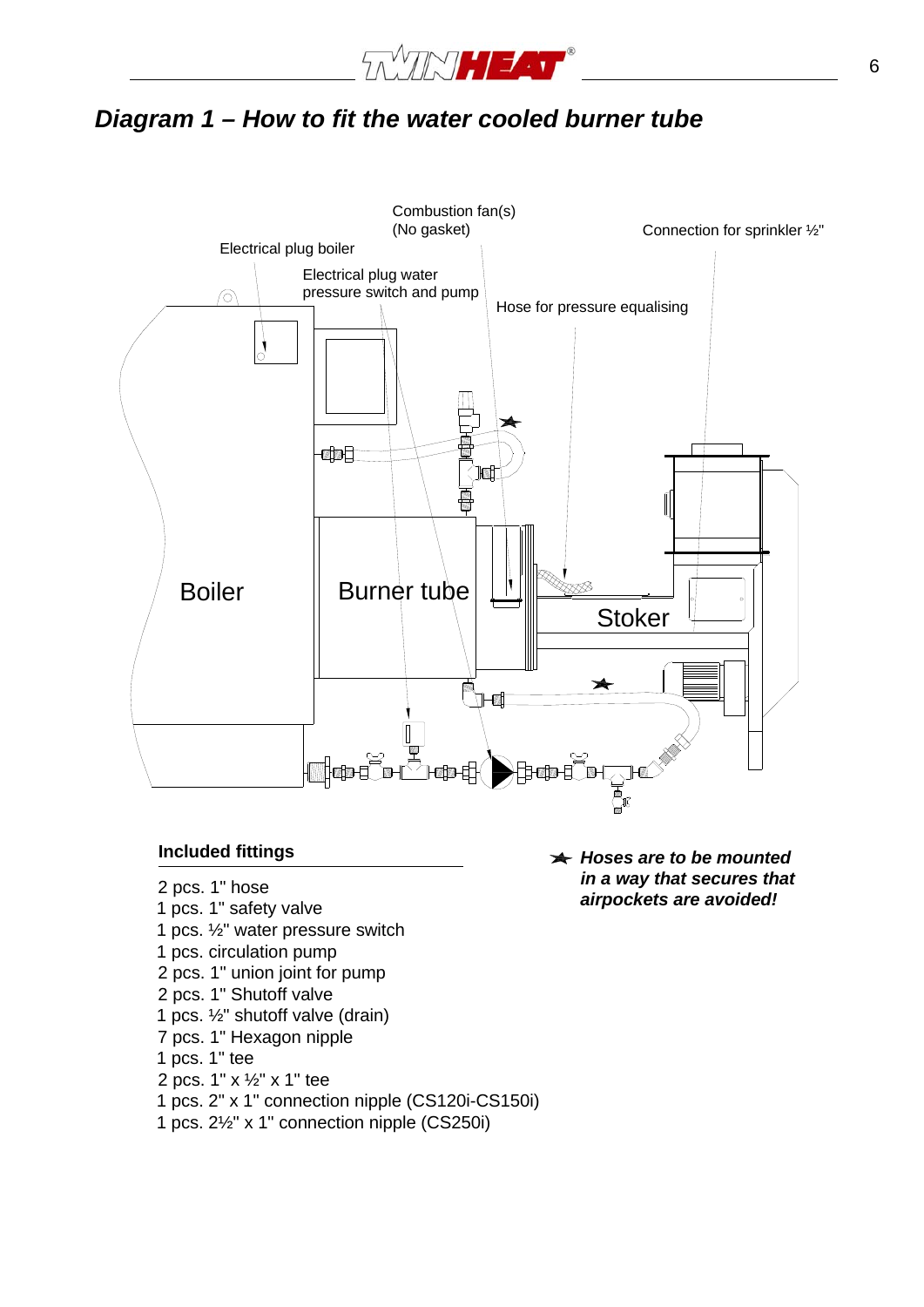

# *Diagram 2 – Connection to heating system*



|               | Closed expansion vessel                                   | EL             |                                                                                                  |
|---------------|-----------------------------------------------------------|----------------|--------------------------------------------------------------------------------------------------|
|               | Shutoff valve                                             | $V1-V2$        | Shutoff valves on flow and return, in the boiler room. More can<br>be installed if needed.       |
| $\mathbb X$   | 3 way thermostat controlled<br>mixing valve (shunt valve) | V3             | Boiler shunt valve secure that the return water to the boiler<br>always is over 60°C.            |
| ത്ത           | Temperature sensor                                        | Tf1            | Temperature sensor to regulate shunt valve                                                       |
|               | Airing                                                    | V6             | Airing, possible automatic, placed where needed.                                                 |
|               | Safety valve 2,5 bar                                      | ٧S             | Safety valves to be used by plants connected to water under<br>pressure (closed system)          |
| $\circledast$ | Thermometer                                               | $T1-T4$        | Thermometer for water flow, water return before and after<br>shunt pump and for flue temperature |
| $\bigotimes$  | Manometer                                                 | M1             | Manometer for boiler pressure.                                                                   |
|               | Pump                                                      | P <sub>1</sub> | Circulation pump                                                                                 |